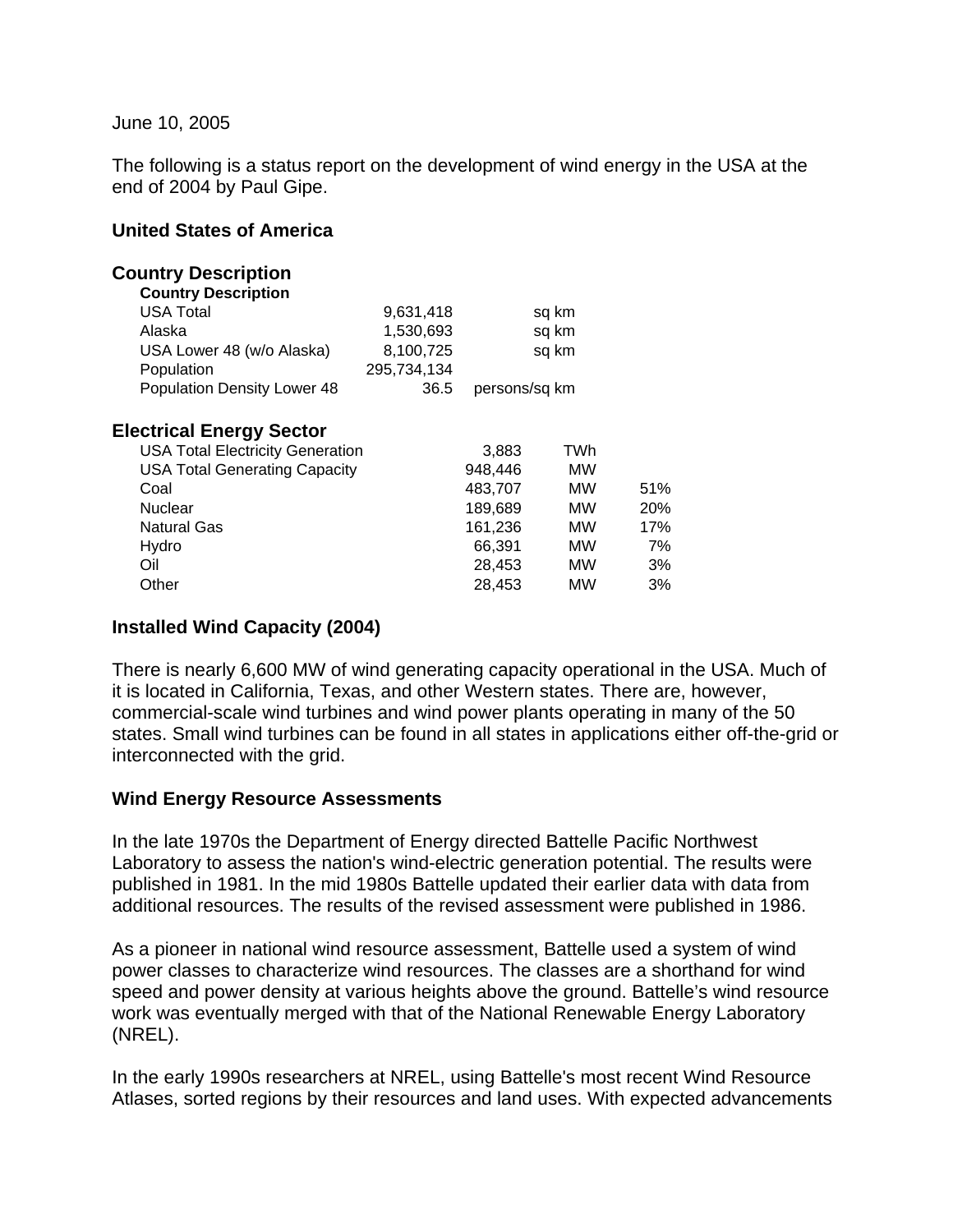in wind turbine technology, Battelle found that wind turbines could theoretically generate twice the then total consumption of electricity in the United States.

After excluding all land area with potential conflicts, NREL estimated that there is 45,000 square kilometers of land suitable for wind development or less than 0.6% of contiguous U.S. land area (that is, the lower 48 states). Based on this data NREL estimates that the United States could produce 700 TWh per year from more than 300,000 MW of wind capacity. This is enough capacity to generate 27% of total 1990 electricity consumption and nearly 10% of the total U.S. energy consumption.

Beginning in the late 1990s NREL began re-evaluating the wind resources in the USA and other countries using modern digital technology. Several states, notably Minnesota, Texas, and Wisconsin, began their own resource assessments. Private companies also began generating state wind resources maps. Much or the USA has since been remapped in more detail using ground truthing of digitally created wind maps.

## **Electrical Energy Markets**

The electricity market in the USA is complex. Electricity is regulated by the states, however, the Federal Energy Regulatory Commission has jurisdiction over certain matters. To further complicate the situation, municipal utilities and rural electric cooperatives are not regulated in some states.

In most states, there is a mix of privately-owned electric utilities (IOUs or Investor-Owned Utilities), municipally-owned utilities, and rural electric cooperatives. Federallyowned power marketing agencies, such as the Bonneville Power Administration and the Tennessee Valley Authority, dominate some regions (the Pacific Northwest and the central Appalachians). Most electricity is generated, transmitted, and sold by privatelyowned companies.

In the early 1990s so-called market liberalization (restructuring in American political jargon) began being introduced in state legislatures by Independent Power Producers such as Enron as well as by the electric utility industry itself. Beginning in California, deregulation swept the country. The onset of California's power crisis, due in large part to utility deregulation, derailed further liberalization. Some states have since returned to cost-of-service rate making.

The U.S. Congress also exercises authority over the electricity market and in 1978 passed the landmark Public Utility Regulatory Policies Act or PURPA. This law revolutionized the power market in the country. PURPA required utilities to permit independent power producers to connect to their lines and to pay for the electricity that was delivered. Unlike Germany's *stromeinspeisungsgesetz*, PURPA did not specify the price only a method for determining the price. This weakness required lengthy and often unsuccessful regulatory proceedings aimed at defining the price in each state.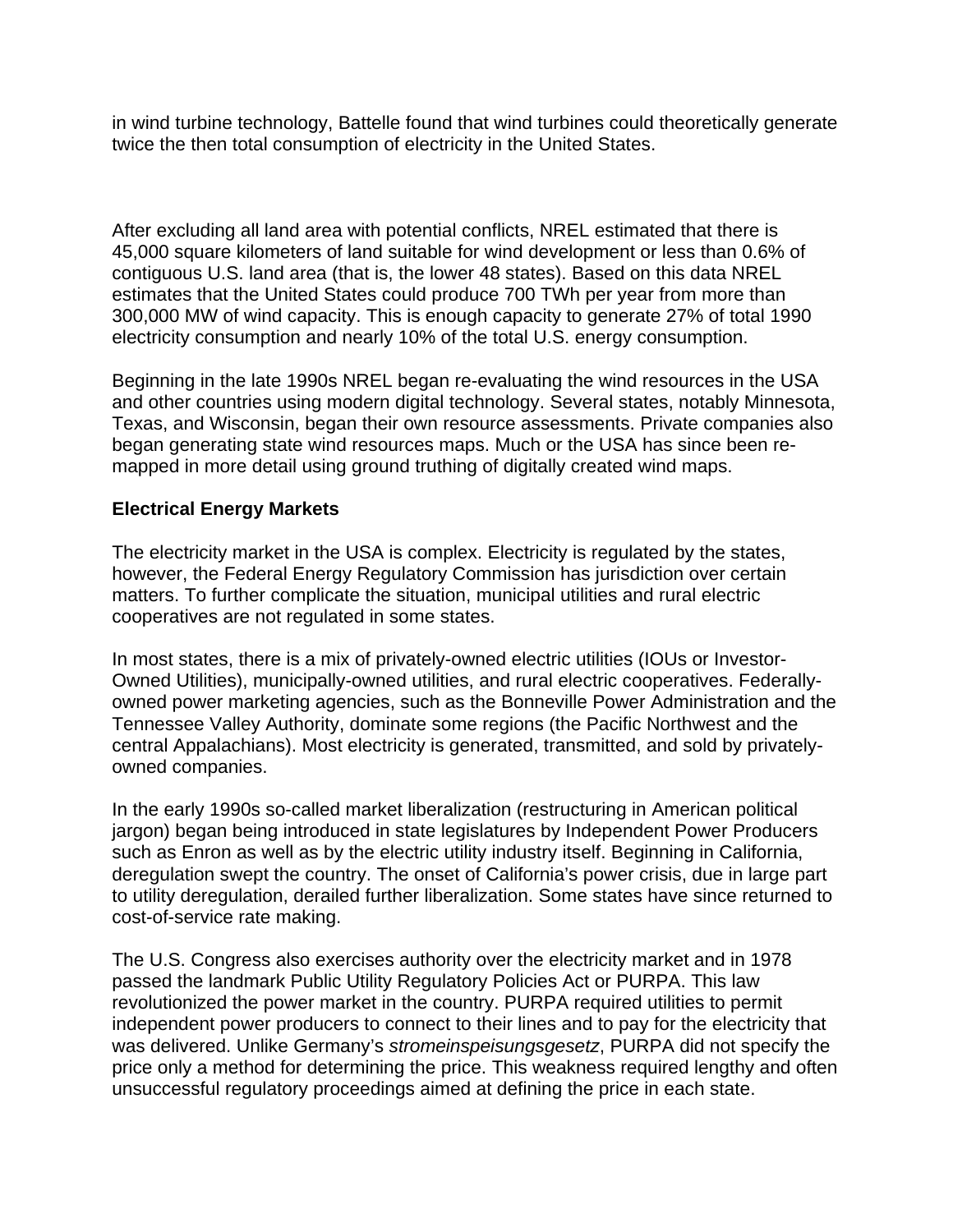California was one of the first states to do so and coupled with generous federal and state tax subsidies spurred the rapid development of wind energy between 1981 and 1985.

## **Wind Energy Legislation**

There is nearly a three decade history of state and federal legislation intended to foster renewable energy development in the USA.

## Federal Programs

Most significantly, Congress has used its powers of the purse to either provide direct monetary subsidies for research and development, or tax subsidies for equipment installation. Early tax subsidies were directed at equipment capital subsidies and the abuses that this system permitted led to its abandonment with much negative fanfare in the first year of the Reagan administration.

Beginning in the late 1990s Congress introduced a tax subsidy on the production of wind-generated electricity. The availability, the expiration, and the hoped for extension of the Production Tax Credit (PTC) causes the boom and bust market that typifies wind development in the USA. Further, the PTC by its limitations has determined the shape of the wind industry in the USA and the dominance of electric utility subsidiaries, such as Florida Power & Light which alone manages nearly half of all wind-generating capacity in the country.

Congress also periodically directs federal agencies to use increasing amounts of renewable energy or otherwise aid private companies in developing wind energy. One example is the Department of Energy's Wind Powering America initiative which, among other tasks, has created Wind Working Groups in each state with a wind resource.

The single most significant federal action was passage of the Public Utility Regulatory Policies Act in 1978.

## State Programs

States have periodically offered tax subsidies and other incentives for wind energy. Most notable is California and Minnesota. California offered generous tax subsidies in the early 1980s for renewable power development. The Golden State also ordered utilities to not only buy electricity from independent power generators but also directed utilities to set a price and offer standard contracts. The state's subsidies and the standard offer contracts launched the commercial wind industry in the country. By the end of 1985 nearly 1,500 MW of wind generating capacity had been installed and wind turbines in the state were producing nearly 2 TWh per year.

With electricity market liberalization, a number of states, including California, have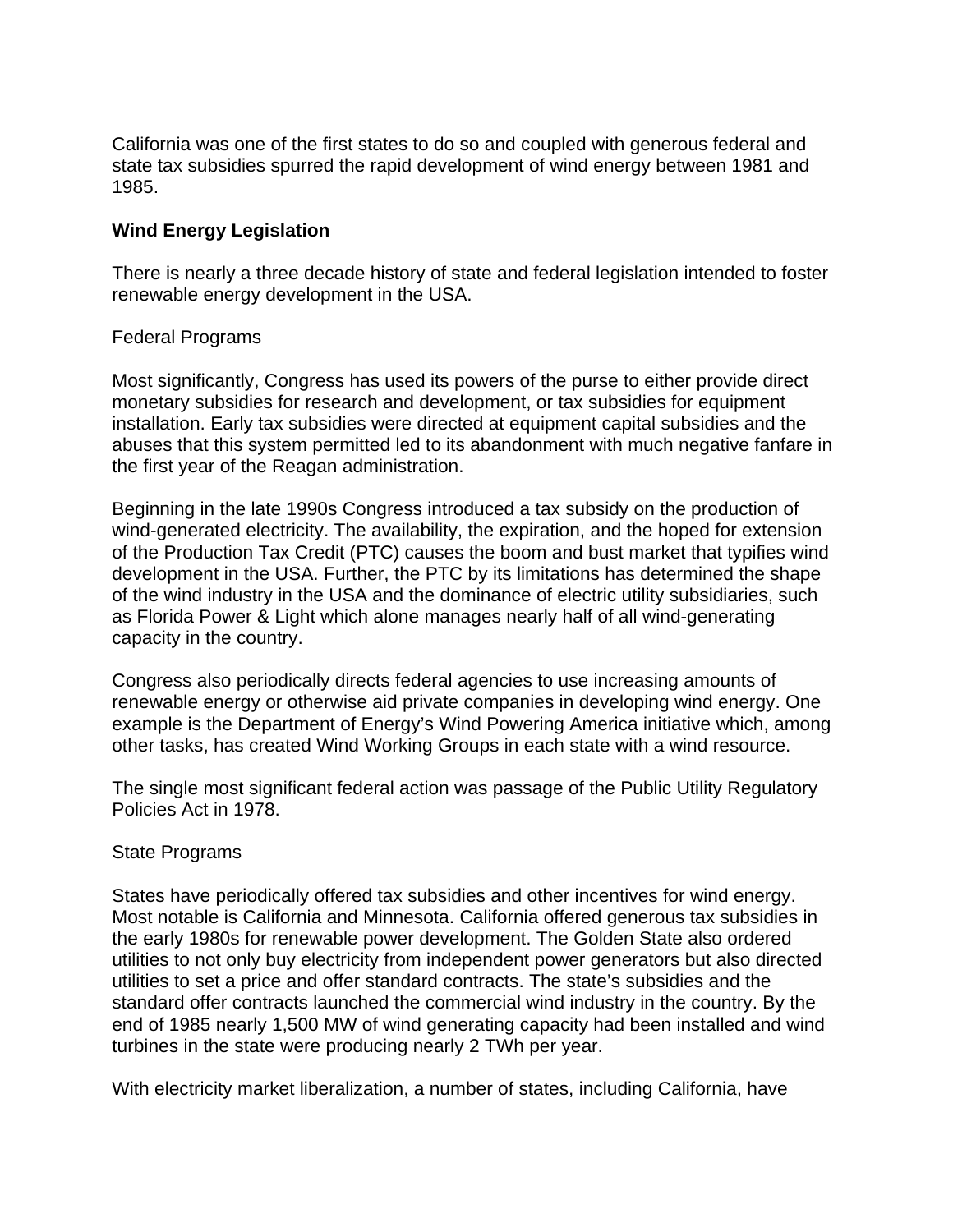introduced Systems Benefit Funds or Public Goods Charges to provide a pool of money to subsidize renewable energy generation. These funds are derived from a fee on electricity sales and disbursement is often the purview of state legislatures. In addition a number of states have introduced Renewable Portfolio Standards (RPS). For most, the RPS is merely a target. However, RPS programs that are true to the market theory (or ideology) on which they are based, also include a renewable energy credit trading scheme.

Renewable Portfolio Standards in conjunction with the periodic renewal of the PTC have resulted in wind energy development booms in some states, most importantly Texas. Pennsylvania and New York are also seeing growth in wind development as a result of the introduction of RPS or more generally utility restructuring.

# **Wind Energy Projects**

Project size has increased steadily. In 2004-2005 it is not uncommon for developers to begin construction on 150 MW to 200 MW projects comprising hundreds of multmegawatt turbines. Texas has the most number of large projects. Cielo Wind Power's Llano Estacado Wind Ranch near White Dear, Texas is among the smaller projects at 80 MW. Florida Power & Light's King Mountain project is among the largest at 200 MW.

While project size remains more modest in states such as California with widely varying terrain, other states such as Oklahoma are seeing projects as large as 175 MW installed.

|                   | New   | Total  |           | Total     |       |
|-------------------|-------|--------|-----------|-----------|-------|
|                   | Units | Units  | <b>MW</b> | <b>MW</b> | GWh   |
| Alaska            | 3     | 24     | 0         |           | 2.915 |
| Arizona           | O     |        |           | 0.66      | 1.452 |
| Arkansas          | 0     |        | 0         | 0.108     | 0.216 |
| California        | 72    | 12,049 | 72        | 2,070     | 3,401 |
| Colorado          | 4     | 189    | 6         | 228       | 488   |
| Hawaii            |       | 132    | ი         | 11        | 10    |
| Illinois          | 1     | 65     |           | 71        | 141   |
| Iowa              | 2     | 621    | O         | 481       | 1,059 |
| Kansas            |       | 173    |           | 114       | 227   |
| Maine             |       | 2      |           |           |       |
| Massachusetts     | O     | 9      | O         |           |       |
| Michigan          | O     | 3      | ი         |           | 5     |
| Minnesota         | 23    | 687    | 33        | 580       | 1,455 |
| Montana           | 0     | 5      | 0         |           |       |
| Nebraska          | O     | 12     |           | 14        | 31    |
| <b>New Mexico</b> | 62    | 200    | 61        | 267       | 452   |
| Nevada            | 0     | 0      | 0         | 0         | 0     |
| <b>New York</b>   | 0     | 41     | O         | 50        | 101   |
| North Dakota      | O     | 35     | O         | 67        | 146   |
| Ohio              | 2     | 4      | 4         | 7         | 8     |
| Oklahoma          | 0     | 113    | 0         | 176       | 353   |

## **Installed Wind Capacity by State**